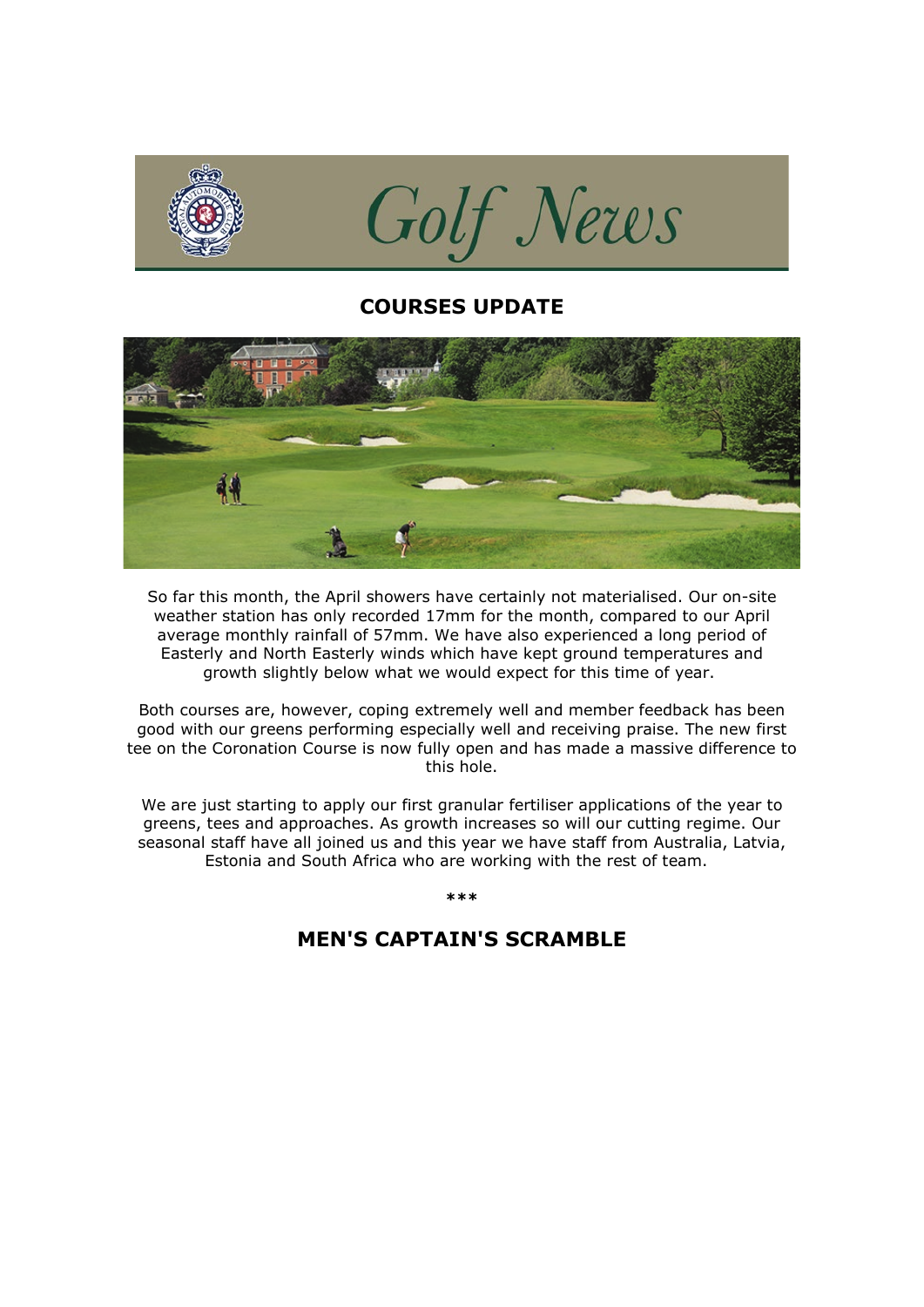

### **Saturday 14 May Old Course**

### **MINIMUM TEAM HANDICAP INDEX OF 45 AT THE TIME OF ENTRY**

The **[online sign-up](http://click.email.royalautomobileclub.co.uk/?qs=1a802877edbe3702ef7020d070ae41c750dd244d030457535ccd50fbc9564eb42fa2b549f8290f99adccd4a2efe1ffc148fd180373b56e5a)** for the Men's Captain's Scramble is open and will be played on the Old Course on **Saturday 14 May**. Please sign-up in teams of four, with a minimum team Handicap Index aggregate of 45 at the time of entry.

The competition this year will be a one tee start. Entry fee is £5.00 per person.

If you are a single player and wish to enter to join a team, please email **[golf.operations@royalautomobileclub.co.uk](mailto:golf.operations@royalautomobileclub.co.uk?subject=Men)**.

Prior to the date, please print out the **[rules of the competition](http://click.email.royalautomobileclub.co.uk/?qs=1a802877edbe370230b89d5e57b567c069c29d86f77f77c9cc5ee6b0365333841395a9c705715198f11fd5d1749bbb1f04fbcc1aa0de3756)**.

**\*\*\***



## **MIXED ROLL UP**

**Old Course, 9 Holes Thursday 19 May**

We are pleased to announce, that the first Mixed Roll Up will commence on **Thursday 19 May**. Please register on the Spike Bar Terrace from **4.00pm**. The 1st tee time will be at **4.30pm** and last at **5.40pm**. Non-Golf Pass Holders are welcome to play and pay the appropriate green fee.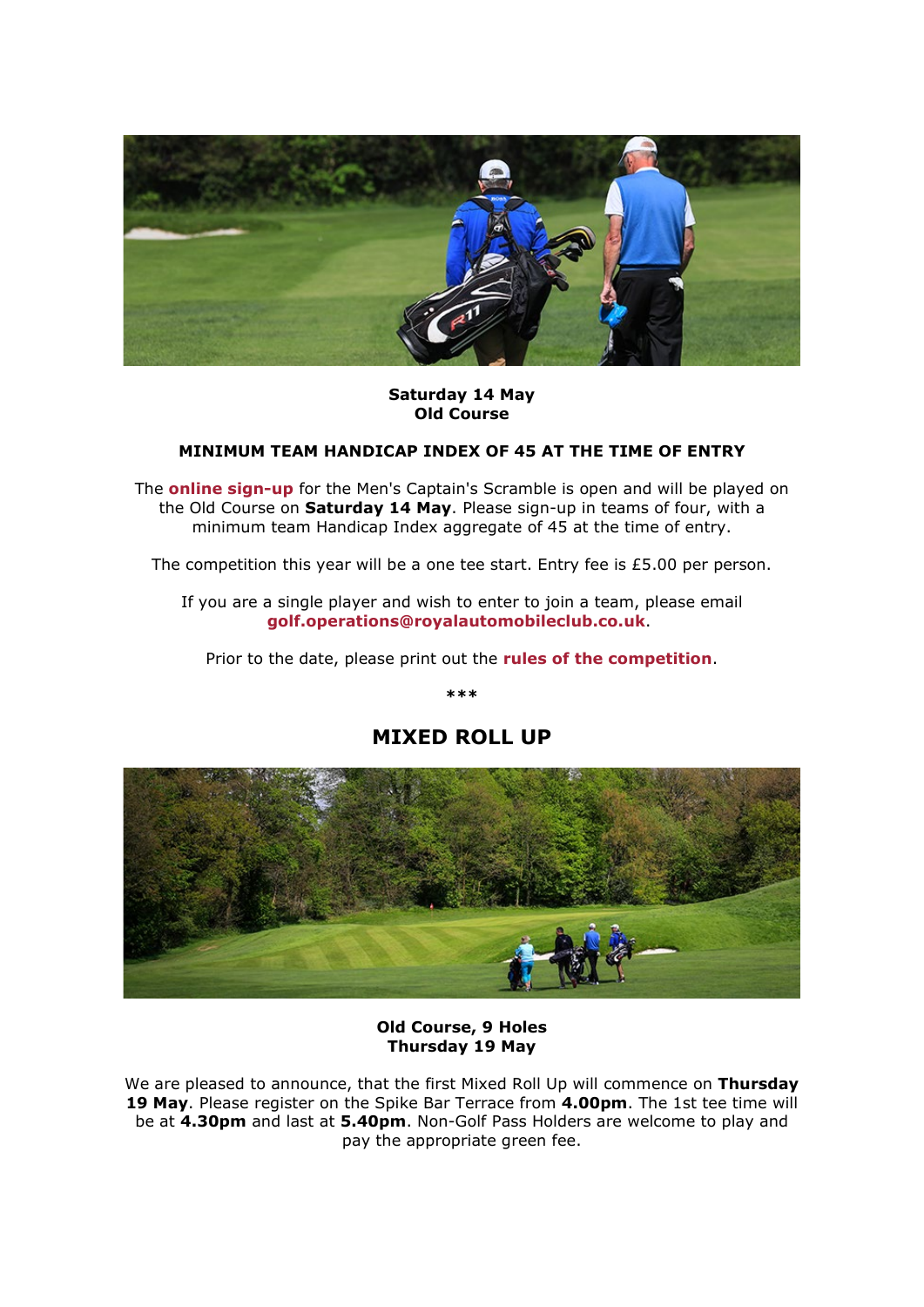## **JIMMIE MIUL**



### **Coronation Course Thursday 26 May**

The Seniors' Jimmie Muil medal competition will take place on **Thursday 26 May** on the Coronation Course playing off the yellow tees. This competition is open to men aged 60 and over. The entry fee is £4.00.

The top 16 players from this will qualify for an Honours Board knockout competition. You can **[sign-up online](http://click.email.royalautomobileclub.co.uk/?qs=1a802877edbe3702a2dc997039b98d9cb94a5292d618b71b461059872fb7f0e37168d69ad3071be207b7066e508cea1ba007f4f2cc9783ba)** from tomorrow, **Thursday 28 April**, for this competition.

**\*\*\***

# **MEN'S AND LADIES' SPRING MEETINGS**

Congratulations to all Pass Holders that played in this year's Spring Meeting. This year's winners were Trevor Cowley who won the Hedges Butler Shield (Men's Spring Meeting Stableford on the Saturday), Max French who won the Hele Shaw (best gross score on the Sunday), Debbie Atkinson who won the Scratch Trophy (best gross score in the overall Ladies' Spring Meeting) and to David Hamer who won the 18-hole Coronation Challenge putting competition on the putting green.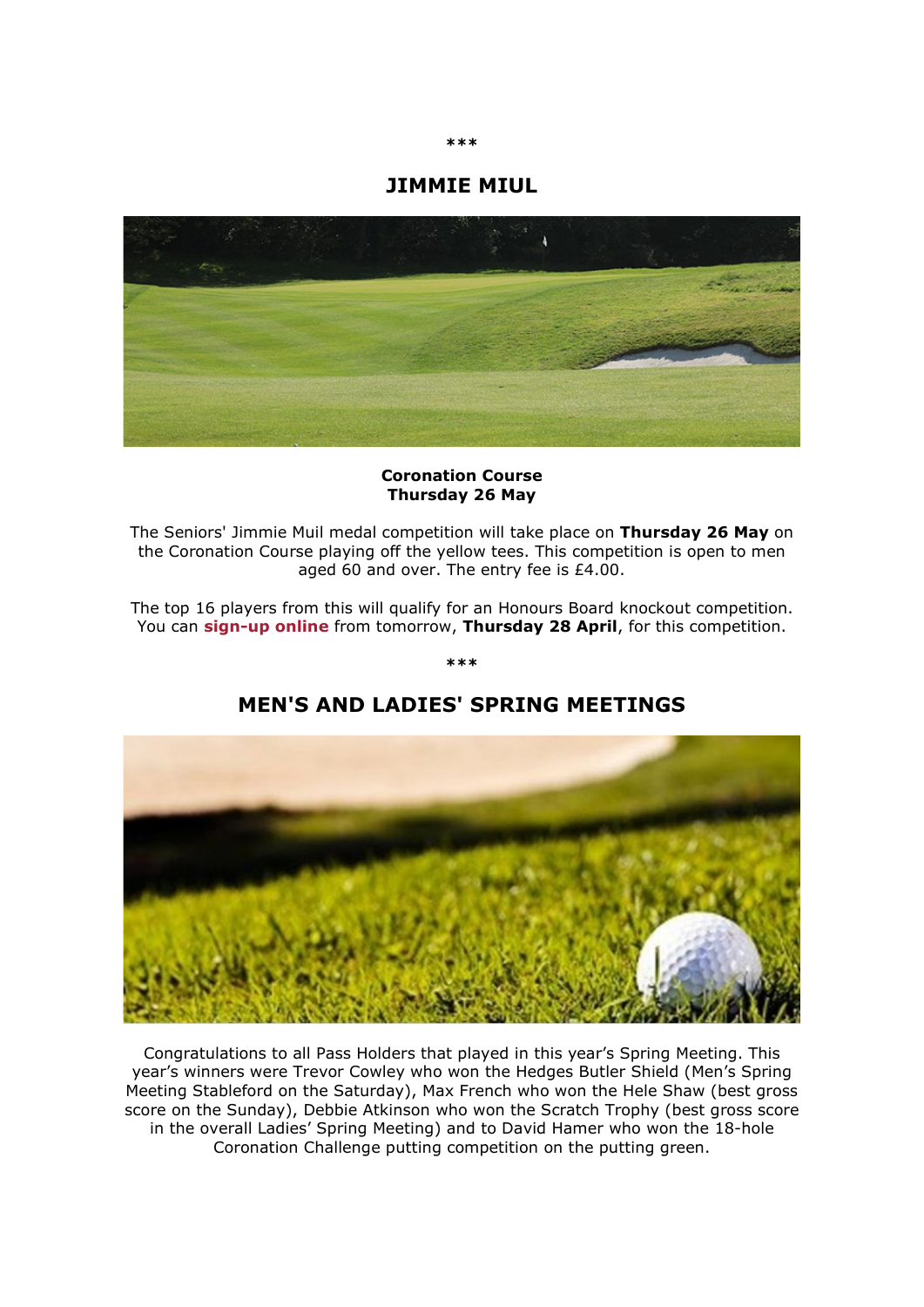Finally, congratulations also go to our Captain Julian Taylor and Lady Captain Maggie Simkins who both had the best nett scores in the Spring Meeting Medal competitions. We need to look back through the history books to see when, if ever, both Men's and Ladies' Spring Meetings were won by the incumbent captains.

A very enjoyable few days of golf as had by all who entered.

**\*\*\***



**1ST GREEN PATHWAY**

Subject to availability of materials, the new pathway to the right of the first green on the Old Course is due to have its rubber top surface laid on **Friday 29 April**. As previously communicated, should the work be completed, please ensure that you do not stand on this surface while it cures which will take approximately 48 hours.

**\*\*\***

# **EXIT ROAD CLOSURE**



The exit road will be temporarily closed on **Friday 29 April** from **8.00am** to approximately **11.00am**. This is to carry out essential tree works caused by a storm last year and we apologise for any inconvenience this may cause.

**\*\*\***

# **PETER MILLAR AND TEMPLE SPA PROMOTION**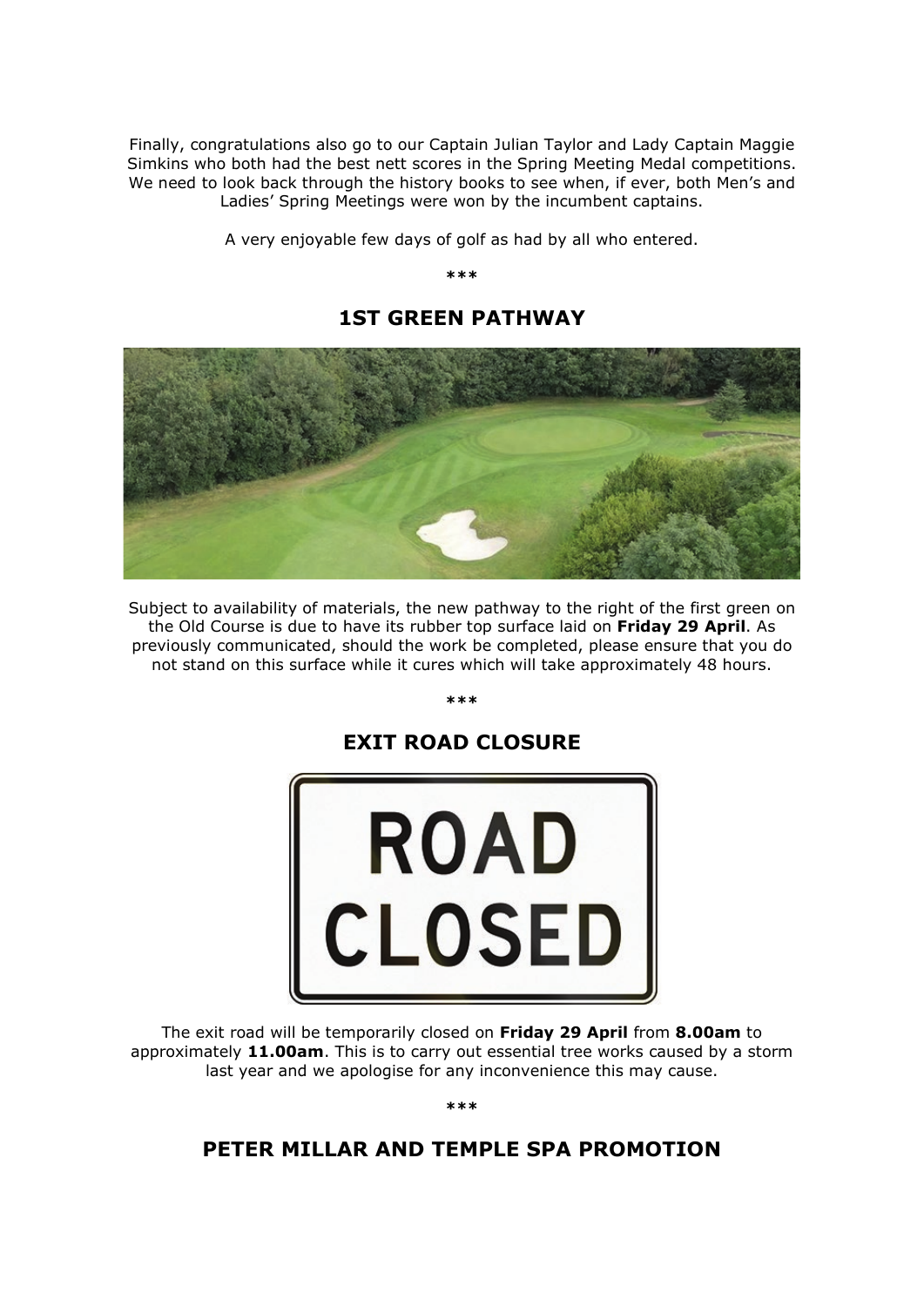

### **The Club Shop Saturday 7 May**

We are running a special promotion on **Saturday 7 May** in the Club Shop. Members and guests will receive £20.00 off when they spend £150.00 or more in one transaction on Peter Millar golf clothing and Temple Spa luxury skincare, spa and beauty products in the Club Shop.

Please note that hardware is not included in this promotion. This promotion is only available in-store and not online. For further information, please email the **[Club](mailto:proshop@royalautomobileclub.co.uk?subject=Peter%20Millar%20Promotion%20and%20Spend%20%C2%A3150.00%20and%20Receive%20%C2%A320.00%20Off)  [Shop](mailto:proshop@royalautomobileclub.co.uk?subject=Peter%20Millar%20Promotion%20and%20Spend%20%C2%A3150.00%20and%20Receive%20%C2%A320.00%20Off)**.

> **\*\*\* YONEX GOLF FITTING DAY**



### **The Club Shop Saturday 7 May**

Yonex will be at the Club on **Saturday 7 May** from **11.00am** to **3.00pm**. If you would like to book a session, please email **[proshop@royalautomobileclub.co.uk](mailto:proshop@royalautomobileclub.co.uk?subject=Yonex%20Golf%20Fitting%20Day%2C%20Saturday%207%20May)**.

**\*\*\***

# **FRENCH MENU IN THE 19TH HOLE**